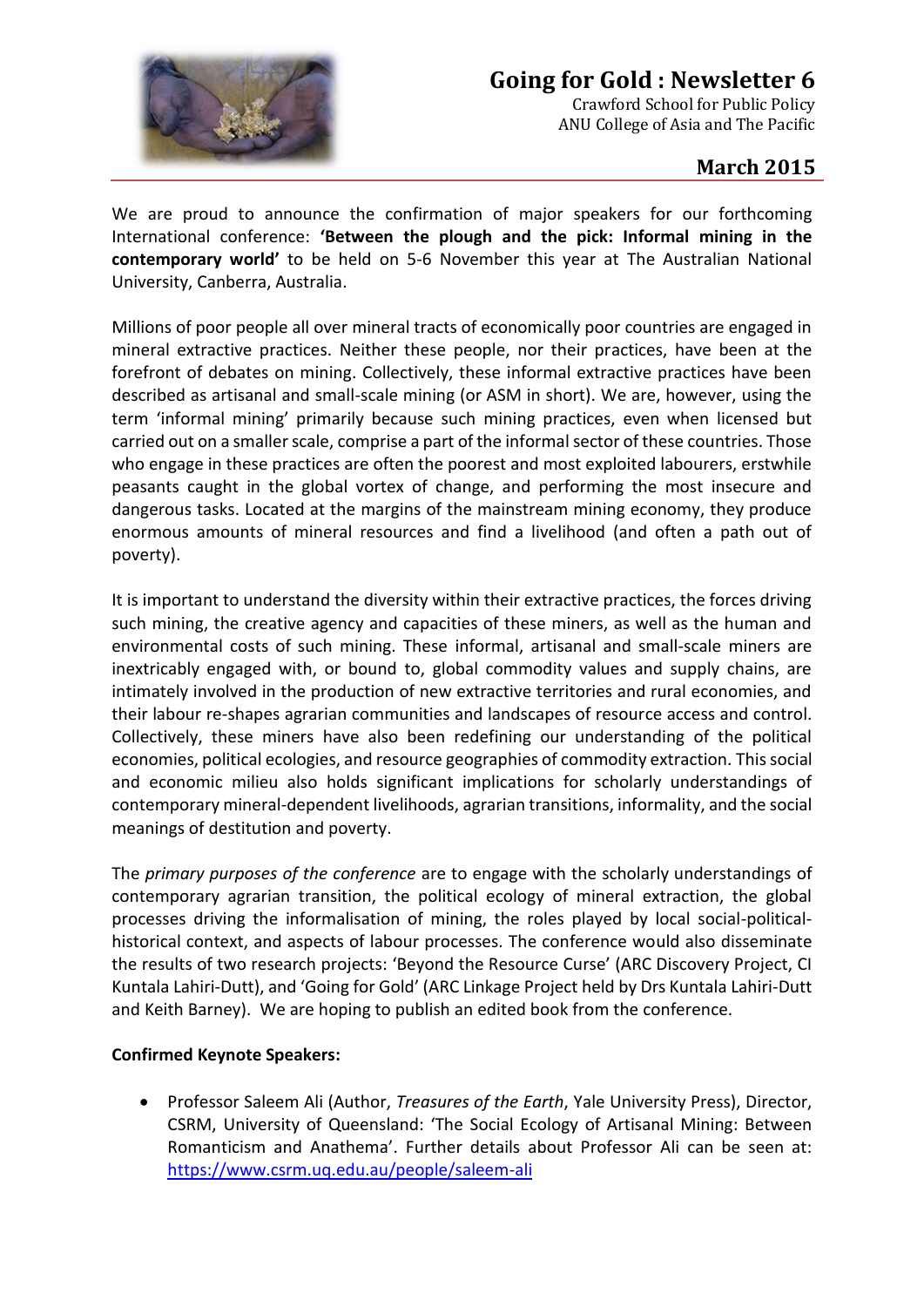- Professor Nancy Peluso, Distinguished Professor of forest policy, University of Berkeley: 'Gold territory in oil palm country: Agrarian transition and smallholder territories in West Kalimantan, Indonesia. Further details about Professor Peluso can be seen at: [http://ourenvironment.berkeley.edu/people\\_profiles/nancy-lee-peluso/](http://ourenvironment.berkeley.edu/people_profiles/nancy-lee-peluso/)
- Professor Gavin Hilson, Chair of Sustainability in Business, University of Surrey and Editor-in-Chief, *Extractive Industries and Society* journal: ''Entrepreneurship, Poverty and Household Sustenance: Critical Reflections on the Changing Role of Artisanal and Small-Scale Mining in Sub-Saharan Africa'. Further details about Professor Hilson can be seen at: [http://www.surrey.ac.uk/sbs/people/gavin\\_hilson/](http://www.surrey.ac.uk/sbs/people/gavin_hilson/)
- Dr Deborah Fahy Bryceson, Honorary Research Fellow, Centre of African Studies, University of Edinburgh. Tentative topic: 'Artisanal gold mining, the global market and frontier democracy: Paradoxical transitions in America, Australia, Africa and Asia'. Further details about Professor Bryceson can be seen at: <http://www.africanstudies.ox.ac.uk/dr-deborah-bryceson>

### **Other confirmed presenters**

- Dr Rachel Perkes, Mining Specialist, The World Bank: 'Alternative financing for miners in ASM: Evidence from Rwanda'.
- Dr Roy Maconachie, Director of Studies in International Development, University of Bath
- Dr Sam Spiegel, University of Edinburgh
- Professor Ciaran O'Faircheallaigh and Dr Anthony Reagan, Griffith University and ANU: ''Risk, Reward and Regulation: Small Scale Mining in Bougainville, Papua New Guinea'.
- Professor Katherine C. Donahue, Department of Anthropology, Plymouth State University. Tentative topic: 'Tanzanite: Commodity Fiction or Commodity Nightmare?'
- Dr Marieke Heemskerk, University of Gainesville, USA
- Professor Molly Chattopadhyay, Associate Professor at Sociological Research Unit, Indian Statistical Institute, Kolkata, India
- Dr Nesar Ahmad, Head, Budget Analysis in Rajasthan Centre (BARC), India
- Danellie Lynas**,** Research Fellow and PhD candidate, Minerals Industry Safety and Health Centre (MISHC), University of Queensland

#### **National Research Partners on ARC Projects who will be presenting their research:**

- Professor Erwiza Erman, LIPI, Indonesia
- Dr Rini Soemarwoto, Bandung Institute of Technology, Indonesia
- Professor Amalendu Jyotishi, Amrita University, Bangalore, India
- Ms Chansouk Insouvanh, Social Development Expert, Lao PDR

There will be a session devoted to **labour in India's informal economy**. Speakers in this session include:

- Professor Jans Lerche, Reader in Agrarian and Labour studies, Department of Development Studies, SOAS, University of London
- Professor Ranabir Samaddar, Director, Calcutta Research Group